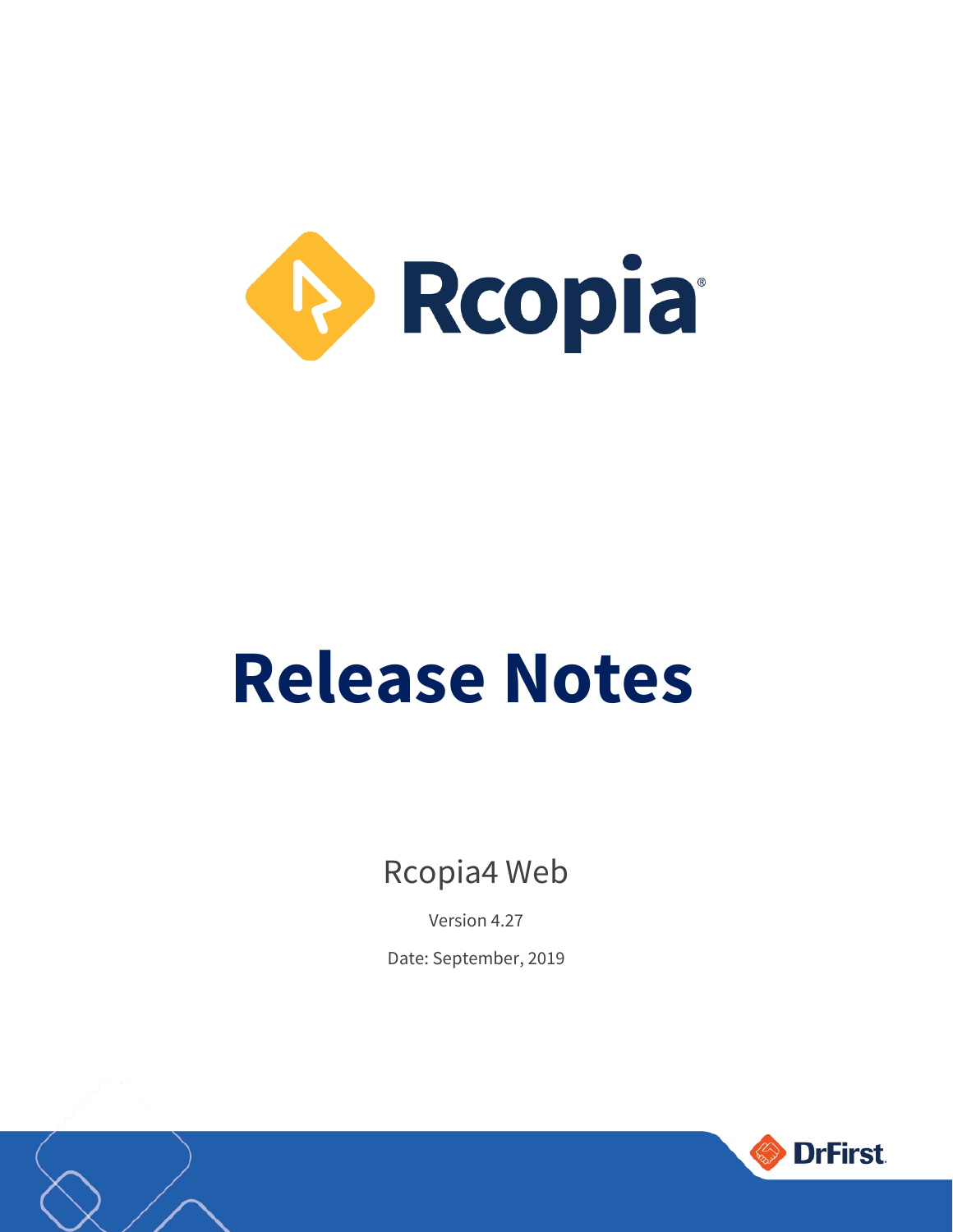#### Table of Contents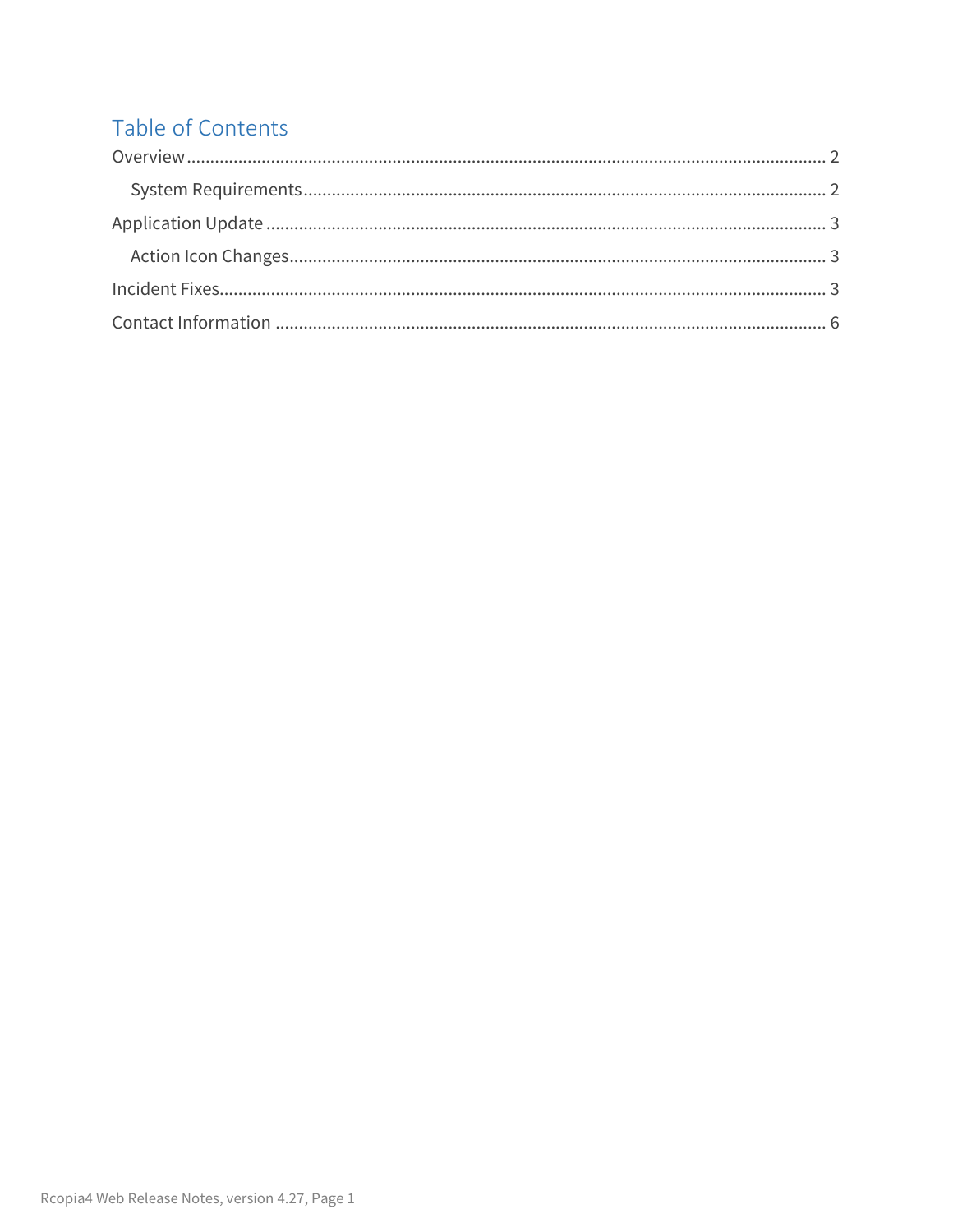### <span id="page-2-0"></span>**Overview**

DrFirst is releasing Rcopia4 Web version 4.27. This release includes many incident fixes but does not include any enhancements. Upon receipt of this document, clients are requested to start reviewing and testing any changes in their test environment as soon as possible. The updates in this release impact the following users:

☐ Engine ☒ Single Sign-On ☐ Affiliates

Please consult your Account Manager and/or Technical Project Manager for any questions or concerns.

**Release to Staging:** 09/10/2019

**Release to Production:** 09/17/2019

### <span id="page-2-1"></span>System Requirements

Rcopia4 *does not* fully support some of the older browser versions.

- The minimum browser resolution required for Rcopia4 to function correctly is a minimum width of 768 pixels.
- JavaScript support must be enabled in order to utilize Rcopia4.

Below is a list of the most commonly used browsers and the lowest supported version.

| $\bigotimes$ | <b>Internet Explorer</b> | v9 and above  |
|--------------|--------------------------|---------------|
|              | <b>Firefox</b>           | v20 and above |
|              | <b>Chrome</b>            | v25 and above |
|              | <b>Safari</b>            | v5 and above  |
|              | <b>Opera</b>             | v11 and above |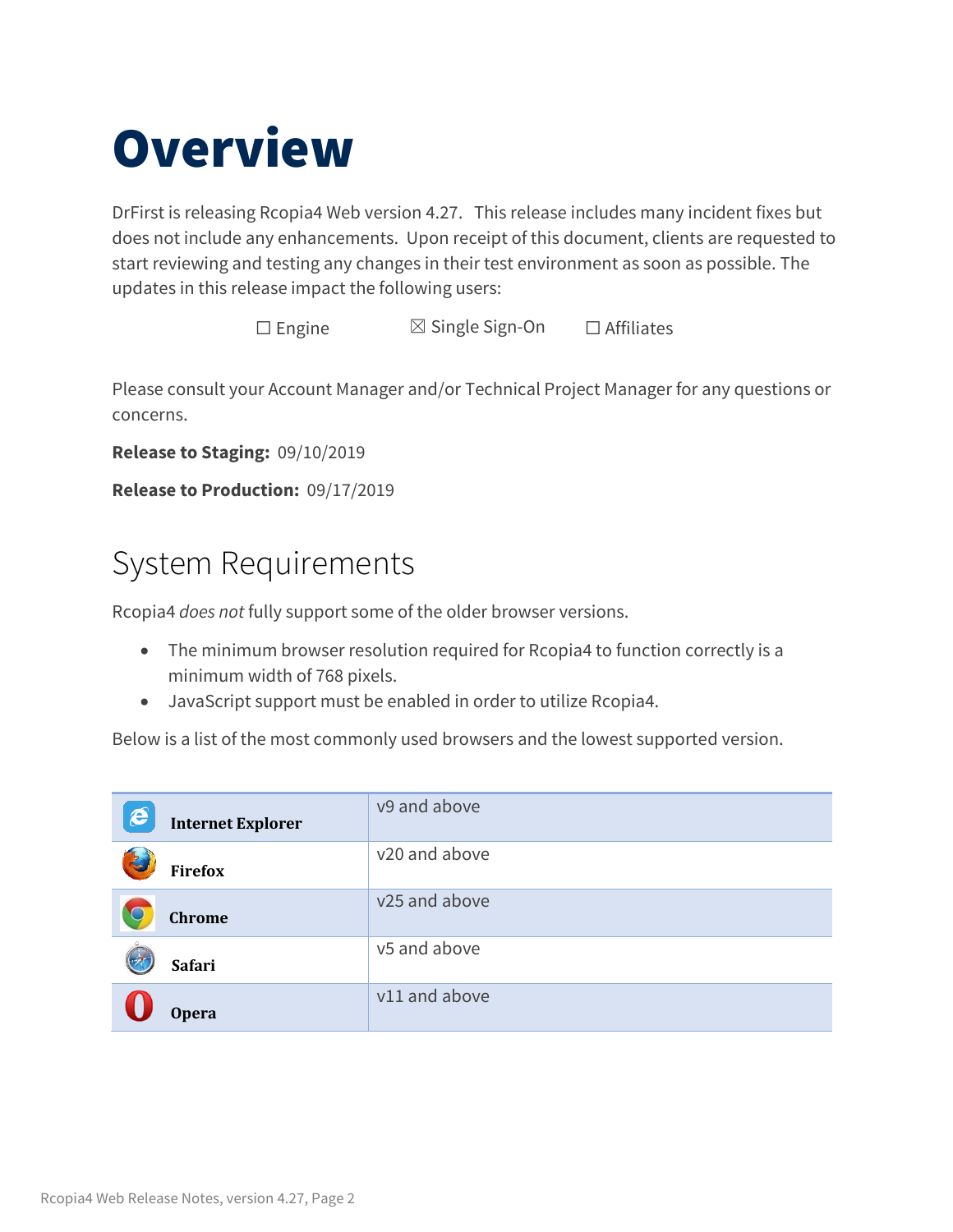## <span id="page-3-0"></span>Application Update

### <span id="page-3-1"></span>Action Icon Changes

The action icons in the Rcopia4 Web user interface have been changed slightly. These are the icons that users click in order to take actions in the application. For example, here are the icons that are available for an active medication record for actions Renew From Medication, Prescribe From Medication, Stop, and Delete:

> Previous Icon Design New Icon Design: **Actions Actions** •ว!ื่ ⊗∫ฮิ  $\left\| \mathbf{0} \right\| \mathbf{0} \left\| \mathbf{C} \right\| \mathbf{C}$

We made these changes as part of the fix for incident TS1-25147, noted below. The previous icons used third-party font scripts that caused the icons to not display for partner users where these scripts were prohibited due to security policies in the partner's hosting environment. The new icons reside entirely within the Rcopia domain.

## <span id="page-3-2"></span>Incident Fixes

| <b>Incident Name</b>                                                        | <b>Description</b>                                                                                                                                                                                                                            |
|-----------------------------------------------------------------------------|-----------------------------------------------------------------------------------------------------------------------------------------------------------------------------------------------------------------------------------------------|
| TS1-25140<br>Users are directed to login<br>page when attempting to<br>SSO. | Issue: When launching in from the EHR to Rcopia, users<br>were directed to the Rcopia 4 login page and were<br>prompted to enter a username and password.<br>Resolution: Users are now taken to the landing page<br>specified in the SSO URL. |
| TS1-24935<br>Cannot sign prescription<br>(embedded widget).                 | Issue: An embedded widget user was not able to complete<br>certain prescriptions.<br>Resolution: This issue was fixed in release 4.26. The<br>partner can upgrade to 4.26 or 4.27 to fix the issue.                                           |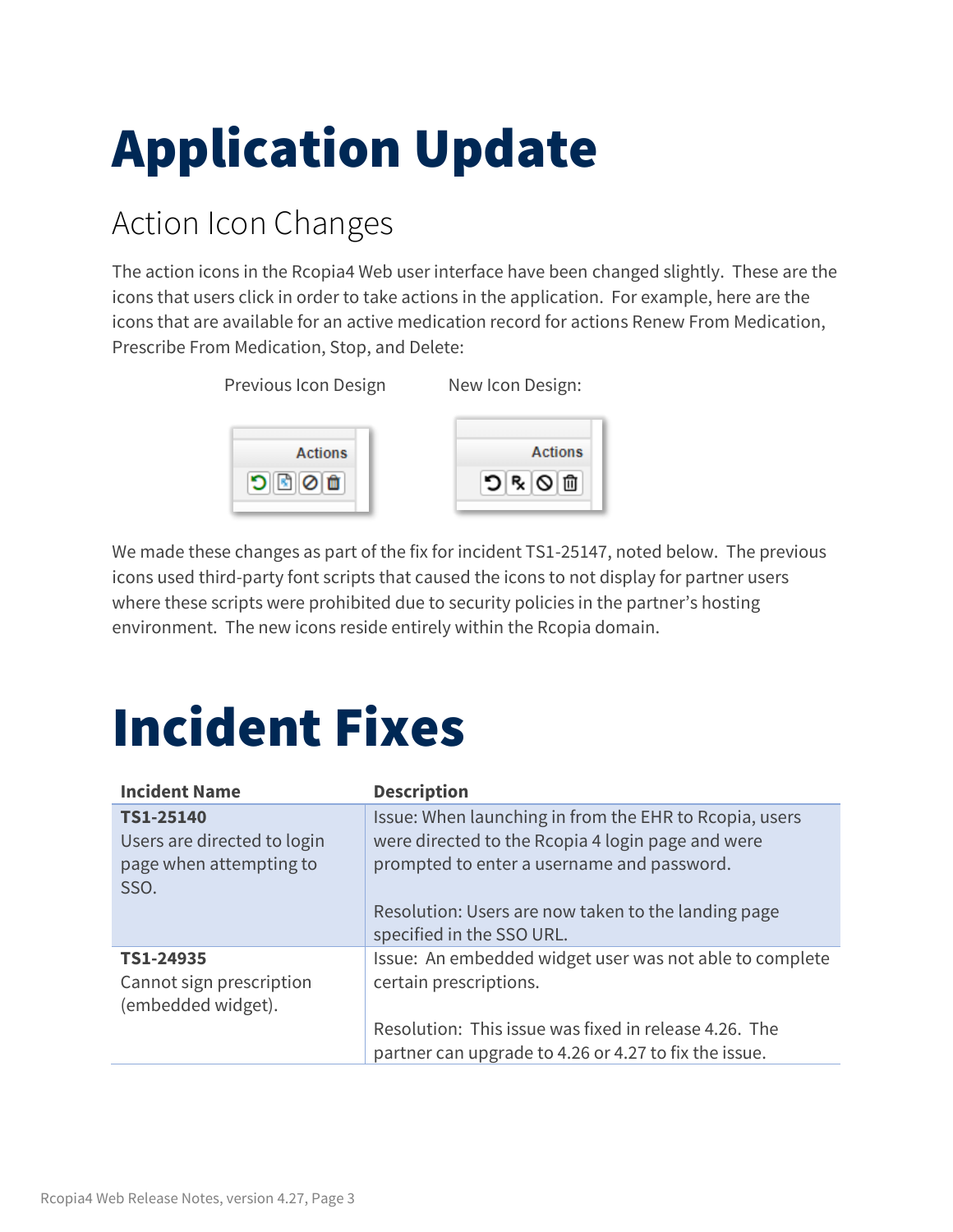| TS1-25046<br>First login attempt after IDP<br>doesn't activate account.                        | Issue: Providers who were IDPVerified and in an enrolled<br>active status would get an error message upon first SSO to<br>Rcopia.<br>Resolution: Accounts will now auto-activate after<br>provider's first SSO to Rcopia.                                                                               |
|------------------------------------------------------------------------------------------------|---------------------------------------------------------------------------------------------------------------------------------------------------------------------------------------------------------------------------------------------------------------------------------------------------------|
| TS1-25069                                                                                      | Issue: A prescription with sig information of 140 characters                                                                                                                                                                                                                                            |
| Inappropriate 140 character<br>limit warning message<br>appears.                               | triggered a warning message alerting users they exceeded<br>the character limit.                                                                                                                                                                                                                        |
|                                                                                                | Resolution: The warning message no longer appears if the<br>character limit is not exceeded.                                                                                                                                                                                                            |
| TS1-25099                                                                                      | Issue: Users would receive an error when trying to                                                                                                                                                                                                                                                      |
| Unable to inactivate or<br>reactivate a problem created<br>via the send_problem API.           | inactivate a problem that was created via a send_problem<br>API call.                                                                                                                                                                                                                                   |
|                                                                                                | Resolution: Users are now able to inactivate and reactivate<br>problems that are created via the send_problem API.                                                                                                                                                                                      |
| TS1-25167                                                                                      | Issue: When a discharge prescription created using the                                                                                                                                                                                                                                                  |
| Discharge prescriptions are<br>discontinuing automatically.                                    | send_prescription API was sent, the stop date would<br>default to "today's" date.                                                                                                                                                                                                                       |
|                                                                                                | Resolution: The stop date is no longer defaulting to the<br>current date. If a stop date is sent in the API, that date will<br>persist with the prescription. Otherwise the stop date will<br>be set to the prescription's duration and refills, if know, or<br>to one year from the prescription date. |
| TS1-25147<br>Icons not displaying after SSO<br>to Rcopia4.                                     | Issue: When a user would SSO to Rcopia4, many icons<br>would be missing from the screen.                                                                                                                                                                                                                |
|                                                                                                | Resolution: All icons now display upon SSO to Rcopia4.<br>See the Application Update above.                                                                                                                                                                                                             |
| TS1-25119<br>Able to create a new patient<br>from a renewal request for an<br>unknown patient. | Issue: When a user in Single Patient Mode used the<br>"Create Alias" Search feature to link an unknown patient<br>from a renewal request to a known patient in Rcopia, the<br>user was also able to see and use the "Add Patient" button<br>to create a new patient record.                             |
|                                                                                                | Resolution: We removed the "Add Patient" button, as<br>adding patient records is not allowed in Single Patient<br>Mode.                                                                                                                                                                                 |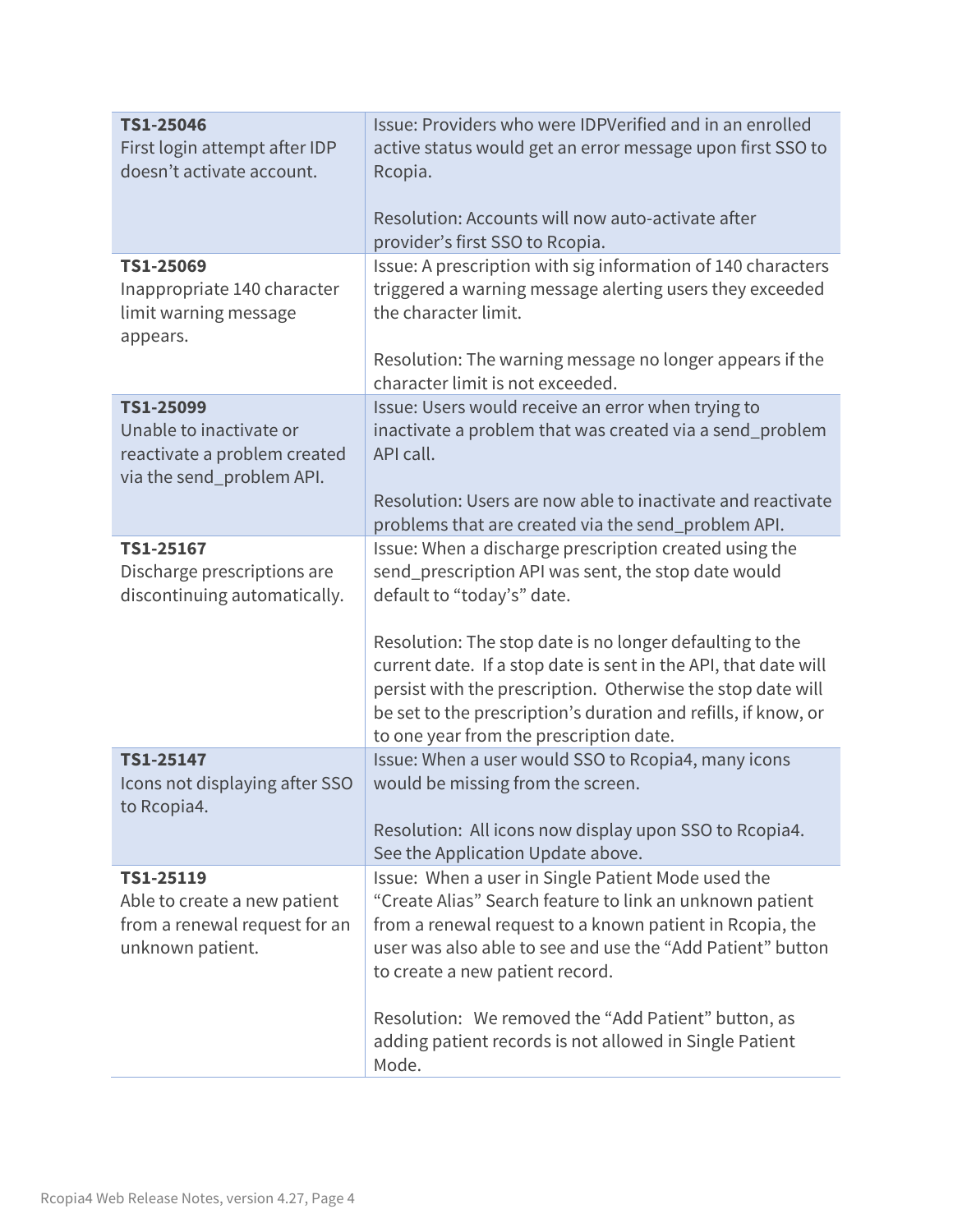| TS1-25129<br>Org favorites are not<br>appearing for new users.  | Issue: Org favorites were not displaying for new users<br>created in a practice.<br>Resolution: Org favorites are now viewable by all new<br>users. |
|-----------------------------------------------------------------|-----------------------------------------------------------------------------------------------------------------------------------------------------|
| TS1-24957<br>Providers are unable to save<br>and review pending | Issue: A provider who was not assigned to a vendor<br>location was unable to save or review pending<br>prescriptions.                               |
| prescriptions without being<br>assigned to a vendor location.   | Resolution: Providers are now able to save and review<br>pending prescriptions even if they are not assigned to a<br>vendor location.               |
| TS1-24467<br>New Jersey print issues with<br>height and weight  | Issue: The patient height and weight on prescriptions<br>printed from a New Jersey location were overprinting the<br>prescription date.             |
|                                                                 | Resolution: We moved the height and weight to print<br>below the patient address.                                                                   |